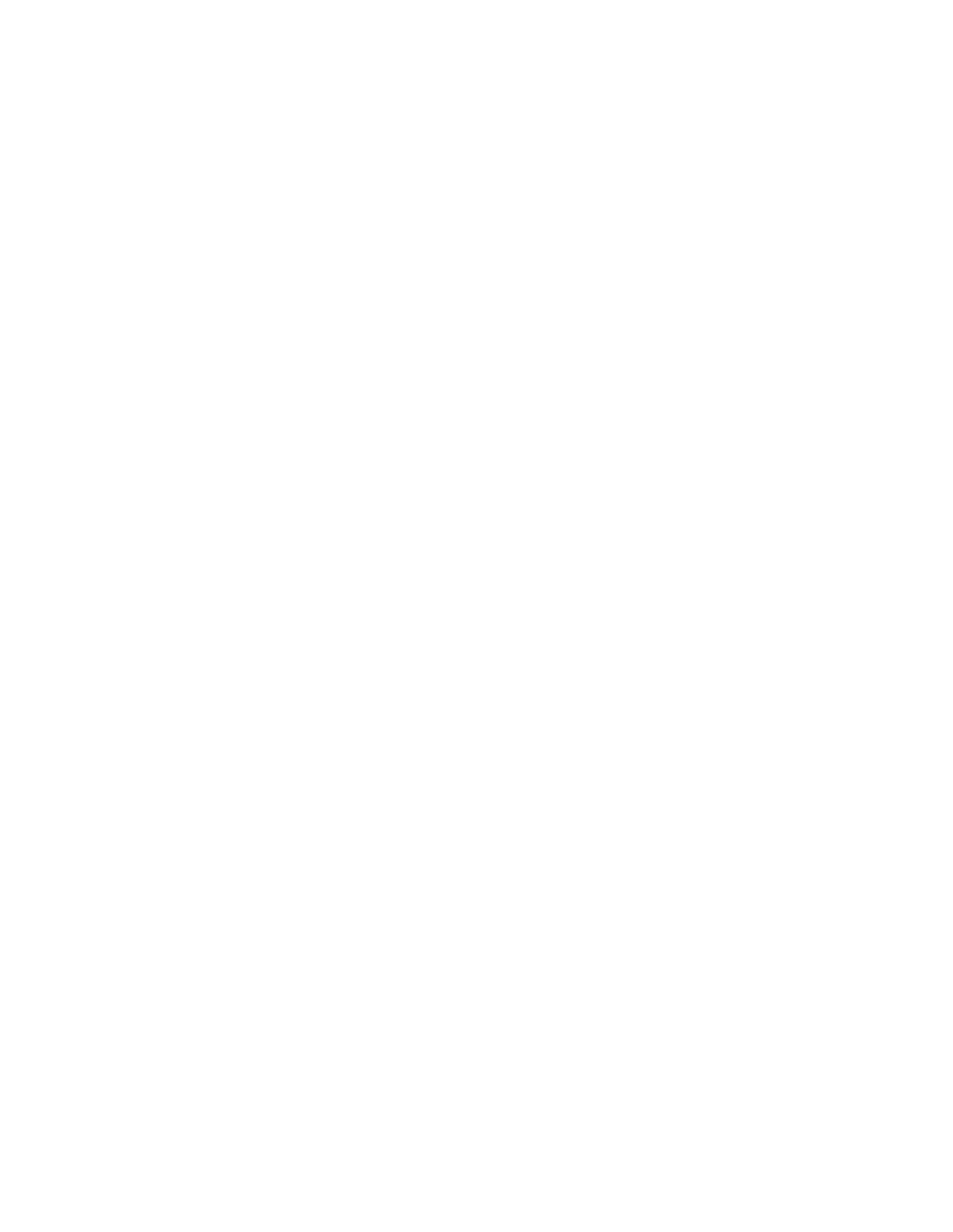#### **Policies and Procedures Guide for the Work of the Session**

The congregation is the church engaged in the mission of God in its particular context. Through the congregation God's people carry out the ministries of proclamation, sharing the Sacraments, and living in covenant life with God and each other. In the life of the congregation, individual believers are equipped for the ministry of witness to the love and grace of God in and for the world. The congregation reaches out to people, communities, and the world to share the good news of Jesus Christ, to gather for worship, to offer care and nurture to God's children, to speak for social justice and righteousness, to bear witness to the truth and to the reign of God that is coming into the world. (G-1.0101)

The session is the council for the congregation and has responsibility for governing the congregation and guiding its witness to the sovereign activity of God in the world, so that the congregation is and becomes a community of faith, hope, love, and witness. As it leads and guides the witness of the congregation, the session is charged to keep before it the marks of the Church (F-1.0302), the notes by which Presbyterian and Reformed congregations have identified themselves throughout history (F-1.0303), and the six Great Ends of the Church (F-1.0304). (G-3.0201)

Councils within our denomination are mutually interconnected. Each council has an expansive range of unique responsibilities; however, the life and ministry of each council is subject to review by the next higher council (G-3.0108). In this review, certain constitutional requirements must be addressed. What follows is a listing of those areas in which a presbytery is required to or justified in reviewing the work of the session of a congregation. The purpose of this review is for mutual awareness of and encouragement in mission. The value of review is in shared knowledge rather than meticulous compliance.

The proposed Form of Government requires that "each council shall develop a manual of administrative operations that will specify the form and guide the work of mission in that council." (G-3.0106) The following list does not intend to be exhaustive of all actions that might now be included in a session's Manual of Administrative Operations. It does seek to identify those instances in the proposed Form of Government where specific policies or rules are required. In every case, a session should ask whether any existing policies of the session meet the expectations of a particular provision.

| <b>Reference</b>                                                 | <b>Constitutional Provision</b>                                                                                                                                   | <b>Questions or Options to Consider</b>                                                                                                                                                                                                                    |
|------------------------------------------------------------------|-------------------------------------------------------------------------------------------------------------------------------------------------------------------|------------------------------------------------------------------------------------------------------------------------------------------------------------------------------------------------------------------------------------------------------------|
| $F-1.01$<br>$G-1.0101$                                           | Each congregation is charged to "carry out the<br>ministries of proclamation, sharing the<br>Sacraments, and living in covenant life with<br>God and each other." | Does the session give evidence of a defined mission and do<br>its programs reflect the defined mission?                                                                                                                                                    |
| $G-2.03$<br>$G-2.04$<br>$G-2.05$<br>$G-3.02$                     | Nurturing the faith of members $\&$ seeing to the<br>proper preparation of persons for ordered<br>ministry.                                                       | Has the session sought out members to be encouraged to<br>consider their call to the ordered ministries of ruling elder,<br>teaching elder, and deacon and recommended and<br>supported those who undertake this process?                                  |
| G-3.0201                                                         | Session is directed to an expansive list of<br>responsibilities.                                                                                                  | Are routine responsibilities carried out by the session? Is<br>there evidence of energy, intelligence and imagination in<br>the work of the session?                                                                                                       |
| $G-1.0303$<br>$G-1.0304$<br>$G-1.0404$<br>$G-4.0101$<br>G-4.0102 | Members are to be trained, received, and<br>nurtured.                                                                                                             | What opportunities are given for members to be received?<br>Is there a regular program of member nurture after joining<br>the congregation?                                                                                                                |
| G-3.0112<br>$G-3.0113$<br>$G-3.0205$<br>$G-4.0101$<br>G-4.0102   | Certain corporate and financial practices and<br>safeguards are defined for each congregation<br>and session.                                                     | Is the congregation incorporated? Do the minutes of the<br>session and congregation give evidence of adequate<br>insurance? Are financial reports regularly presented,<br>annually reviewed or audited? Has the session prepared and<br>approved a budget? |
| $G-1.0303$<br>G-3.0201b<br>W-2.3011-<br>.3014<br>W-2.4012        | The Sacraments of Baptism and the Lord's<br>Supper are acts of the whole church and<br>authorized by a council.                                                   | Is there a program of preparation for Baptism offered to<br>parents and unbaptized adults? Are regular observances of<br>the Lord's Supper authorized? Are special observances<br>reported?                                                                |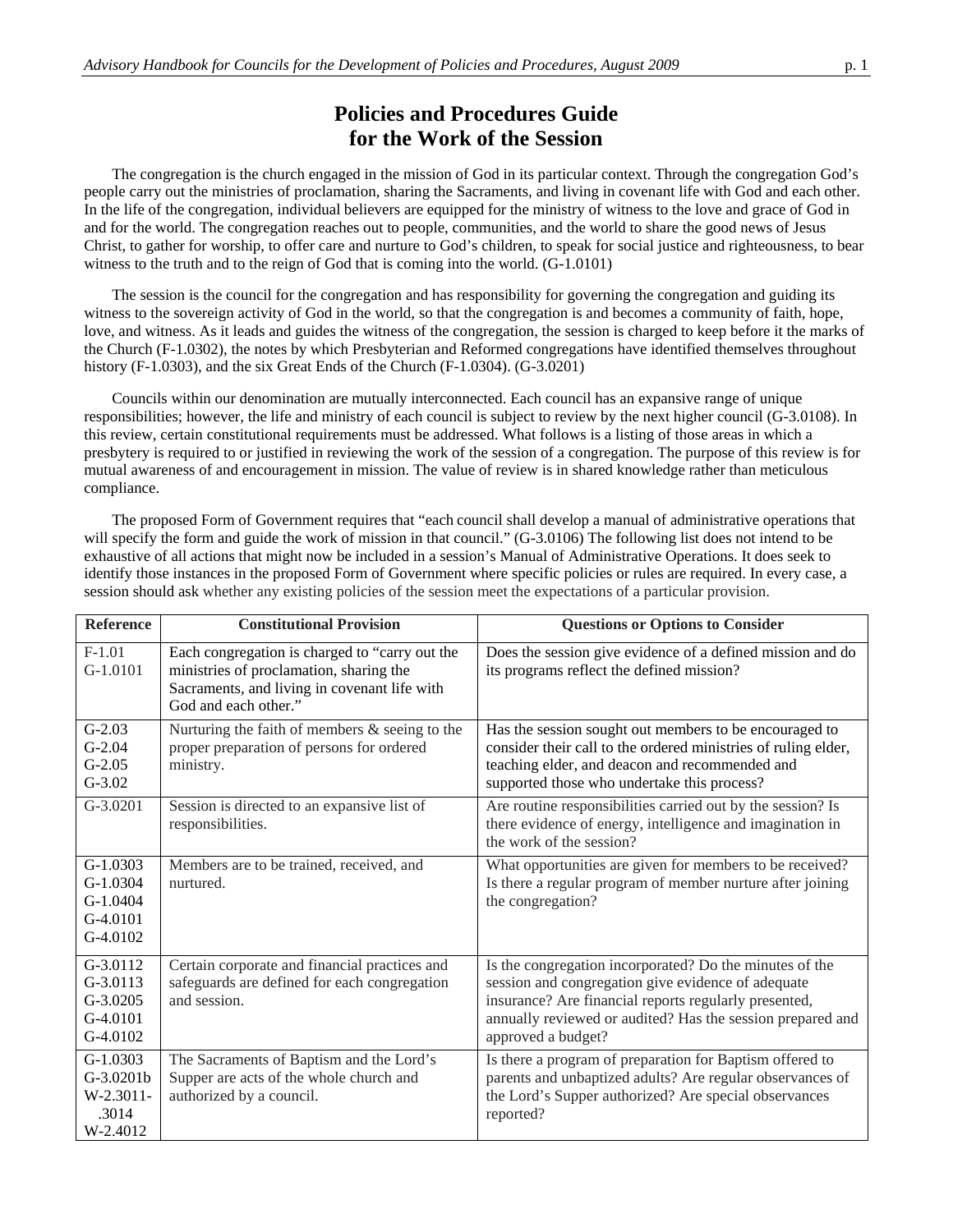| Reference                                      | <b>Constitutional Provision</b>                                                                                                                                               | <b>Questions or Options to Consider</b>                                                                                                                                                                                                                                                                                    |
|------------------------------------------------|-------------------------------------------------------------------------------------------------------------------------------------------------------------------------------|----------------------------------------------------------------------------------------------------------------------------------------------------------------------------------------------------------------------------------------------------------------------------------------------------------------------------|
| G-3.0107<br>G-3.0204                           | Proper and adequate records.                                                                                                                                                  | Is there evidence of minutes maintained and reviewed<br>regularly? Is there evidence that membership rolls are<br>current and justly managed?                                                                                                                                                                              |
| $G-1.05$                                       | The congregation holds meetings.                                                                                                                                              | Is an annual meeting held? Has required business been<br>dealt with? Are special meetings appropriately called,<br>reported, minutes approved?                                                                                                                                                                             |
| $F-1.0403$<br>G-3.0103                         | Each council shall develop procedures and<br>mechanisms for promoting and reviewing it's<br>implementation of the church's commitment to<br>inclusiveness and representation. | Has the session developed such procedures and<br>mechanisms?                                                                                                                                                                                                                                                               |
| $F-1.0403$<br>G-3.0103<br>G-3.0104<br>G-2.0401 | Elections in the congregation are to be fair, just,<br>and inclusive.                                                                                                         | Is a nominating process in place that represents the<br>diversity of the congregation and is made up of a majority<br>not currently in active service as ruling elders or deacons?<br>Is evidence given of the concerns for diversity being<br>addressed?                                                                  |
| G-2.0402<br>G-2.0403                           | Preparing and examining candidates for ordered<br>ministry and ordaining or installing them.                                                                                  | Has the session prepared and examined those elected by the<br>congregation? Are there criteria to assess their fitness for<br>office? Was a service of ordination/installation held prior to<br>the beginning of their service?                                                                                            |
| $G-2.0601$                                     |                                                                                                                                                                               | Has the session examined those seeking to become teaching<br>elders, approved the covenant relationship with them, and<br>commended them to presbytery for preparation?                                                                                                                                                    |
| G-2.0404                                       | Ruling elders and deacons serve for specific<br>terms.                                                                                                                        | Are ruling elders and deacons grouped in classes and do<br>terms meet constitutional standards?                                                                                                                                                                                                                            |
| G-3.0105<br>G-3.0106<br>G-3.0203               | Meetings conducted decently and in order.                                                                                                                                     | Are dockets prepared and material made available for<br>discussion? Is some form of procedure agreed to and<br>followed? Do meetings include opportunity for spiritual<br>reflection and prayer? Has the session approved a quorum<br>for session meeting?                                                                 |
| G-3.0106                                       | Manual of administrative operations.                                                                                                                                          | What policies have been developed and approved by the<br>session for the routine administration of the congregation's<br>life?                                                                                                                                                                                             |
| G-3.0106                                       | Consultative mission strategy.                                                                                                                                                | Has the presbytery initiated discussions with the session as<br>to mutually beneficial mission activities?                                                                                                                                                                                                                 |
| G-3.0106<br>G-3.0202                           | Participation in the work of presbytery.                                                                                                                                      | Are representatives of the session in attendance as<br>commissioners at meetings of the presbytery? Are reports<br>of meetings given to the session? Is responsible financial<br>support of the mission of the larger church a part of the<br>session's work? Are any directives from the presbytery<br>properly recorded? |
| G-3.0109                                       | The work of commissions.                                                                                                                                                      | Did the session appoint any commissions? Were the<br>directives specific and clear? Were all actions reported<br>back to the session?                                                                                                                                                                                      |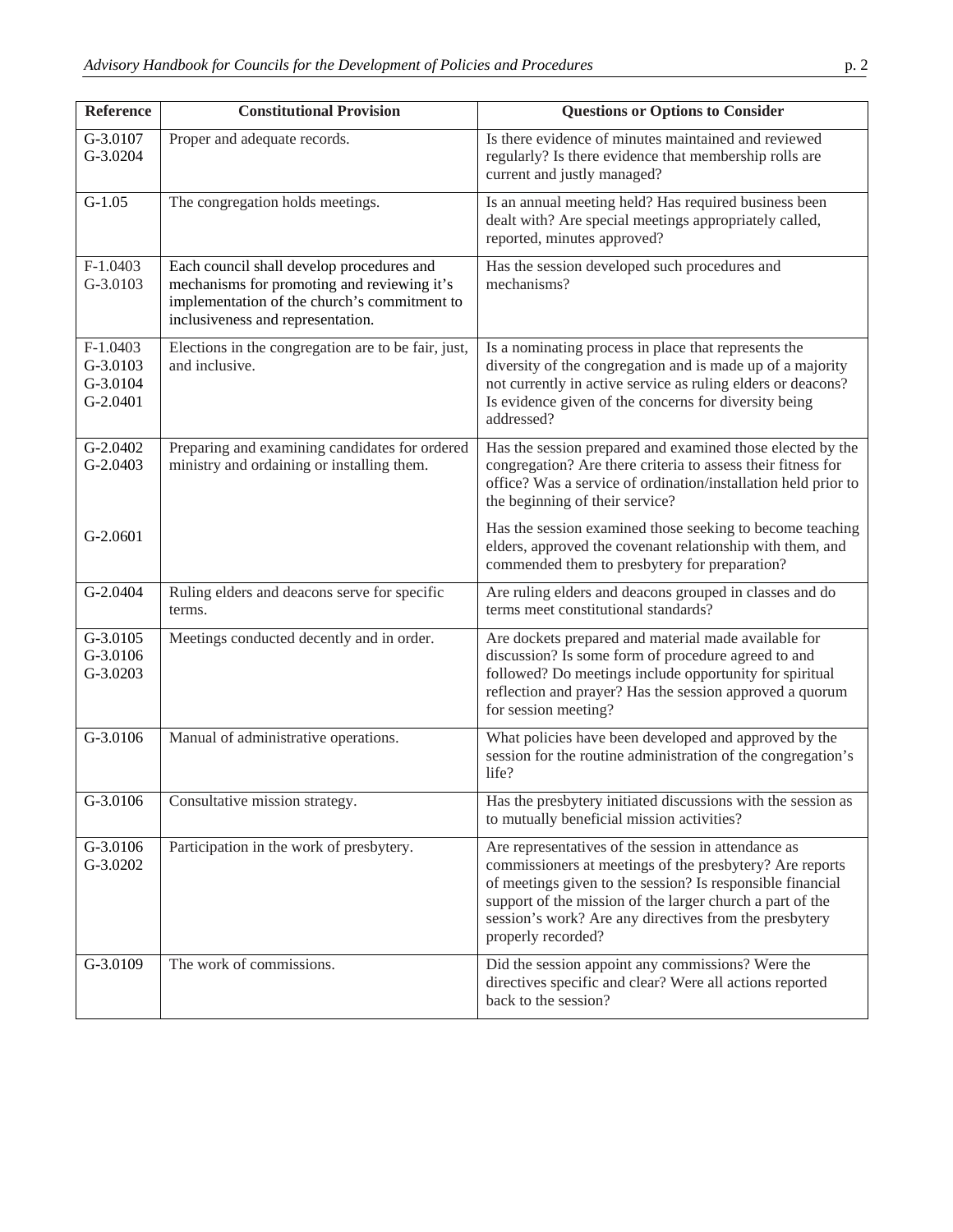#### **Policies and Procedures Guide for the Work of the Presbytery**

 The presbytery is the council serving as a corporate expression of the church within a certain district and is composed of all the congregations and teaching elders within that district. The presbytery is responsible for the government of the church throughout its district, and for assisting and supporting the witness of congregations to the sovereign activity of God in the world, so that all congregations become communities of faith, hope, love, and witness. As it leads and guides the witness of its congregations, the presbytery shall keep before it the marks of the Church (F-1.0302), the notes by which Presbyterian and Reformed communities have identified themselves through history (F-1.0303) and the six Great Ends of the Church (F-1.0304). (G-3.0301)

 Councils within our denomination are mutually interconnected. Each council has an expansive range of unique responsibilities; however, the life and ministry of each council is subject to review by the next higher council (G-3.0108). The purpose of this review is for mutual awareness of and encouragement in mission. The value of review is in shared knowledge rather than meticulous compliance.

 The proposed Form of Government requires that "each council shall develop a manual of administrative operations that will specify the form and guide the work of mission in that body" (G-3.0106). The following list does not intend to be exhaustive of all actions that might now be included in a presbytery's manual of administrative operations. It does seek to identify those instances in the proposed Form of Government where specific policies or rules are required. In every case, the presbytery should ask whether any existing policies of the presbytery meet the expectations of a particular provision.

| <b>Reference</b>       | <b>Constitutional Provision</b>                                                                                                                                                                                                                                                                                                                                                                                      | <b>Questions or Options Consider</b>                                                                                                                                                                                                                                                                                                                                                                                                                                                                                                         |
|------------------------|----------------------------------------------------------------------------------------------------------------------------------------------------------------------------------------------------------------------------------------------------------------------------------------------------------------------------------------------------------------------------------------------------------------------|----------------------------------------------------------------------------------------------------------------------------------------------------------------------------------------------------------------------------------------------------------------------------------------------------------------------------------------------------------------------------------------------------------------------------------------------------------------------------------------------------------------------------------------------|
| $F-1.0403$<br>G-3.0103 | Councils above the session shall establish by their<br>own rule committees or entities to fulfill the<br>following functions: to advise the council<br>regarding the implementation of principles of<br>unity and diversity, to advocate for diversity in<br>leadership, and to consult with the council on the<br>employment of personnel, in accordance with the<br>principles of unity and diversity in F-1.0403. | Does the presbytery choose to retain an entity<br>comparable to the current Committee on Representation<br>(COR) to serve this purpose? If a COR is retained, what<br>is the appropriate makeup of such a committee in its<br>context? If this responsibility is lodged with another<br>presbytery entity, how will the presbytery approve its<br>plan for complying with the church's commitment to<br>inclusiveness and representation? How and on what basis<br>will the presbytery review the committee's<br>implementation of its plan? |
| G-3.0301               | A presbytery may provide by its own rule for the<br>enrollment of ruling elders serving as moderators<br>of committees or commissions.                                                                                                                                                                                                                                                                               | Does the presbytery choose to enroll persons in these<br>leadership positions?                                                                                                                                                                                                                                                                                                                                                                                                                                                               |
| G-3.0104               | Moderators of councils higher than the session<br>shall be elected for such terms as the council<br>determines.                                                                                                                                                                                                                                                                                                      | Does the presbytery operate on a calendar year? Should<br>the moderator serve for more than one year?                                                                                                                                                                                                                                                                                                                                                                                                                                        |
| G-3.0104               | Councils shall provide by rule who shall preside<br>in the absence of the moderator.                                                                                                                                                                                                                                                                                                                                 | In the absence of the moderator, who most appropriately<br>should preside at a presbytery meeting (e.g. the vice<br>moderator, immediate past moderator, etc.)? Is this<br>something that state law requires be part of the<br>presbytery bylaws?                                                                                                                                                                                                                                                                                            |
| G-3.0104               | The clerk of a presbytery shall be called stated<br>clerk, shall be elected by the council for a definite<br>term as it may determine.                                                                                                                                                                                                                                                                               | How long should the clerk's term be? What is the<br>learning curve for this officer? How often should it be<br>reviewed?                                                                                                                                                                                                                                                                                                                                                                                                                     |
| G-3.0106               | Manual of administrative operations.                                                                                                                                                                                                                                                                                                                                                                                 | Does the presbytery have a manual of administrative<br>operations? Do new procedures need to be included to<br>cover how the presbytery will handle preparation for<br>ministry, the calling of pastors, the number of<br>commissioners sessions elect, and what committees it<br>chooses to have?                                                                                                                                                                                                                                           |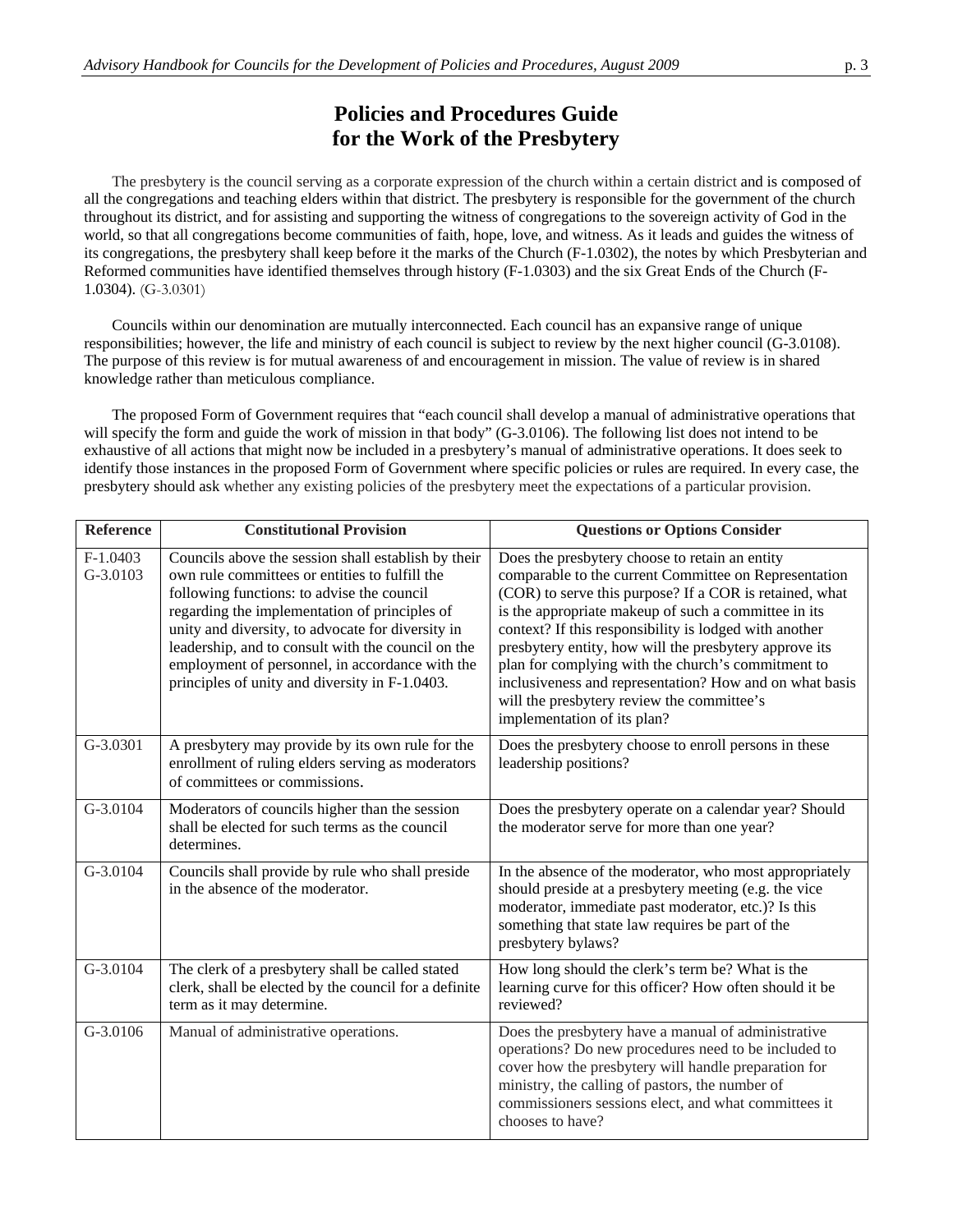| Reference | <b>Constitutional Provision</b>                                                                                                                                                                                                                                                                                      | <b>Questions or Options Consider</b>                                                                                                                                                                                                                                                                                                                                                                                                 |
|-----------|----------------------------------------------------------------------------------------------------------------------------------------------------------------------------------------------------------------------------------------------------------------------------------------------------------------------|--------------------------------------------------------------------------------------------------------------------------------------------------------------------------------------------------------------------------------------------------------------------------------------------------------------------------------------------------------------------------------------------------------------------------------------|
| G-3.0107  | The clerk of each council shall make<br>recommendation to that body for the permanent<br>safekeeping of the body's records with the<br>Presbyterian Historical Society or in a<br>temperature and humidity controlled environment<br>of a seminary of the Presbyterian Church<br>$(U.S.A.)$ .                        | Has the clerk made this recommendation? Is it consistent<br>with the intent of ensuring the permanent accessibility<br>and security of the records?                                                                                                                                                                                                                                                                                  |
| G-3.0108a | Each council shall review annually or biennially,<br>based on the body's meeting frequency, the<br>proceedings and actions of all entities related to<br>the body, all officers able to act on behalf of the<br>body, and lower councils within its jurisdiction.                                                    | Has the presbytery reviewed and made appropriate<br>revision to its existing processes and guidelines for the<br>review of session minutes, the actions of officers, and<br>other proceedings to ensure that they are consistent with<br>the revisions in the Form of Government?                                                                                                                                                    |
| G-3.0109  | Councils may designate by their own rule such<br>committees and commissions as they deem<br>necessary.                                                                                                                                                                                                               | What committee or other organizational structure has the<br>presbytery developed to support the implementation of its<br>identified mission? What gifts and skills are needed for<br>those serving within that structure? How has<br>accountability been assured and by what process shall<br>those units report to the body and have their work<br>evaluated?                                                                       |
| G-3.0109b | A quorum of any commission shall be established<br>by the designating body but in no case shall be<br>less than a majority of its members (except as<br>limited by D-5.0204).                                                                                                                                        | Has the presbytery established a uniform policy<br>regarding the makeup and quorum of any commission it<br>creates, or will it attend to these specifics on a case-by-<br>case basis? If the latter, does the presbytery have<br>guidelines to advise the stated clerk or the presbytery as it<br>constitutes and charges any commission?                                                                                            |
| G-3.0110  | A council shall make provision in its manual of<br>administrative operations (G-3.0106) for the<br>process of election of executive staff and the<br>hiring of other staff, description of the<br>responsibilities of the position, method of<br>performance review, and the manner of<br>termination of employment. | Has the presbytery approved personnel policies and do<br>those policies include the required items? Is a process in<br>place to guide the calling of executive staff as well as<br>hiring other staff? Are these policies consistent with the<br>secular employment laws of the state as appropriate?                                                                                                                                |
| G-3.0111  | All councils higher than the session shall have a<br>process for nominating persons to serve in<br>positions requiring election by the council.                                                                                                                                                                      | Has the presbytery developed such a process and<br>organized itself to implement it? Does this process ensure<br>that the presbytery can make nominations from the floor?<br>Are there clear expectations stated for those serving in<br>presbytery elected positions and are there procedures in<br>place for evaluating the effectiveness of those serving in<br>presbytery positions? Are terms clearly stated as<br>appropriate? |
| G-3.0201  | Presbyteries shall provide by rule for moderators<br>when the session is without a moderator for<br>reasons of vacancy or inconvenience.                                                                                                                                                                             | Does the presbytery have such a rule?                                                                                                                                                                                                                                                                                                                                                                                                |
| G-3.0301  | The presbytery shall adopt and communicate to<br>the sessions a plan for determining how many<br>ruling elders each session should commission to<br>represent it at presbytery meetings.                                                                                                                             | Does the presbytery have a plan? When will the plan be<br>communicated to sessions?                                                                                                                                                                                                                                                                                                                                                  |
| G-3.0303f | Presbytery has the authority to consider and act<br>upon requests from congregations for permission<br>to take the actions regarding real property as<br>described in G-4.0206.                                                                                                                                      | What entity within the presbytery will consider these<br>matters and make recommendations?                                                                                                                                                                                                                                                                                                                                           |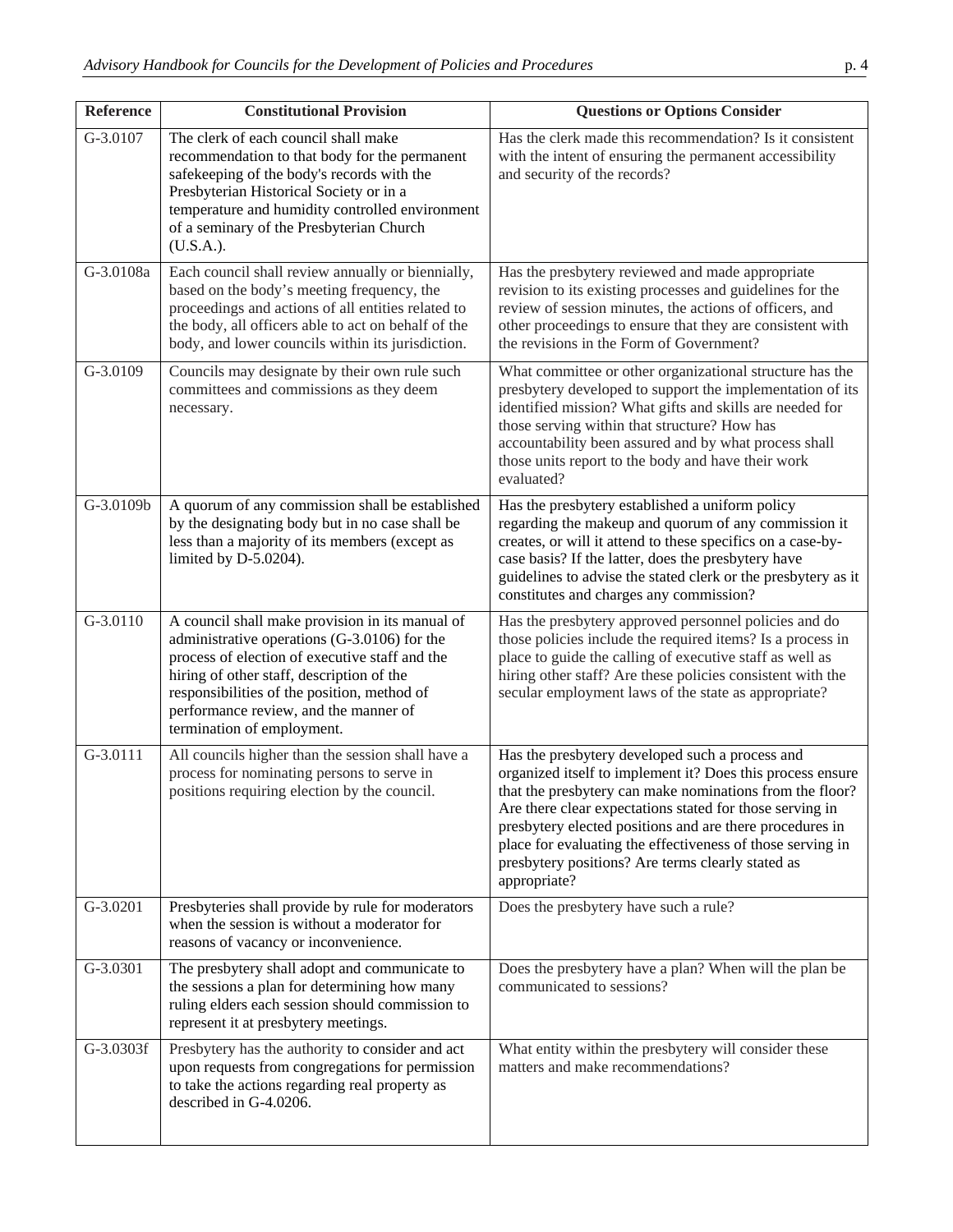| <b>Reference</b>        | <b>Constitutional Provision</b>                                                                                                                                                                                                                                                                                                                                                                                                                                                                                                                                                                                                                                                                                                                                      | <b>Questions or Options Consider</b>                                                                                                                                                                                                                                                                                                    |
|-------------------------|----------------------------------------------------------------------------------------------------------------------------------------------------------------------------------------------------------------------------------------------------------------------------------------------------------------------------------------------------------------------------------------------------------------------------------------------------------------------------------------------------------------------------------------------------------------------------------------------------------------------------------------------------------------------------------------------------------------------------------------------------------------------|-----------------------------------------------------------------------------------------------------------------------------------------------------------------------------------------------------------------------------------------------------------------------------------------------------------------------------------------|
| G-3.0304                | A presbytery may call special meetings in<br>accordance with its own rules.                                                                                                                                                                                                                                                                                                                                                                                                                                                                                                                                                                                                                                                                                          | Have rules been adopted by the presbytery to state the<br>requirements for calling special meetings?                                                                                                                                                                                                                                    |
| G-3.0304                | A presbytery may set its own quorum, but it shall<br>not be fewer than three teaching elders who are<br>members of the presbytery and three ruling elder<br>commissioners from three different<br>congregations.                                                                                                                                                                                                                                                                                                                                                                                                                                                                                                                                                     | What is an appropriate quorum for the presbytery?<br>Should it be higher than the minimum? Has this been<br>adopted by the presbytery?                                                                                                                                                                                                  |
| $G-3.0306$<br>G-2.0503a | It (presbytery) shall be guided in this<br>determination by written criteria developed by the<br>presbytery for validating ministries within its<br>bounds.                                                                                                                                                                                                                                                                                                                                                                                                                                                                                                                                                                                                          | Does the presbytery have written criteria for the<br>validation of ministries?                                                                                                                                                                                                                                                          |
| G-3.0306                | The presbytery shall examine each teaching elder<br>or candidate who seeks membership in it on his or<br>her Christian faith and views in theology, the<br>Sacraments, and the government of this church.                                                                                                                                                                                                                                                                                                                                                                                                                                                                                                                                                            | Does the presbytery have a process for examining<br>prospective members? Does it comply with the<br>constitutional requirements?                                                                                                                                                                                                        |
| G-3.0306                | Non-congregationally based teaching elders may<br>administer the Sacraments at times and places as<br>established by the presbytery.                                                                                                                                                                                                                                                                                                                                                                                                                                                                                                                                                                                                                                 | How do non-congregationally based teaching elders<br>secure permission for administering the Sacraments? Are<br>there predetermined situations where permission is<br>automatic?                                                                                                                                                        |
| G-3.0307                | Each presbytery shall develop and maintain<br>mechanisms and processes to serve as pastor and<br>counselor to teaching elders, ruling elders<br>commissioned to pastoral service, and Certified<br>Christian Educators of the presbytery; to facilitate<br>the relations between the presbytery and its<br>congregations, teaching elders, ruling elders<br>commissioned to pastoral service, and Certified<br>Christian Educators; and to settle difficulties on<br>behalf of the presbytery where possible and<br>expedient.                                                                                                                                                                                                                                       | Does the presbytery have mechanisms and processes for<br>this? Are there existing entities to provide such care?<br>Will the presbytery continue the committee on ministry<br>structure or does some other process seem more<br>appropriate?<br>What is the best way to settle difficulties? Is there a<br>mechanism in place for this? |
| G-3.0307                | Each presbytery shall develop and maintain<br>mechanisms and processes to guide, nurture, and<br>oversee the process of preparing to become a<br>teaching elder.                                                                                                                                                                                                                                                                                                                                                                                                                                                                                                                                                                                                     | Are there processes and mechanisms in place for this? Do<br>any new procedures need to be developed? (See separate<br>denominational manual for preparation of teaching<br>elders.)                                                                                                                                                     |
| G-3.0307                | To facilitate the presbytery's oversight of<br>inquirers and candidates, reception of members,<br>approval of calls for pastoral services and<br>invitations for temporary pastoral services,<br>oversight of congregations without pastors,<br>dissolution of relationships, dismissal of<br>members, and its close relationship with both<br>member congregations and teaching elders, it<br>may delegate its authority to designated entities<br>within the presbytery.  composed of ruling<br>elders and teaching elders in approximately equal<br>numbers, bearing in mind the principles of unity<br>in diversity in F-1.0403. All actions carried out as<br>a result of delegated authority must be reported to<br>the presbytery at it next regular meeting. | Are there processes and mechanisms in place for this? Do<br>any new procedures need to be developed?<br>See separate manuals for preparing for ordered ministry<br>and for relationships between congregations and pastors.                                                                                                             |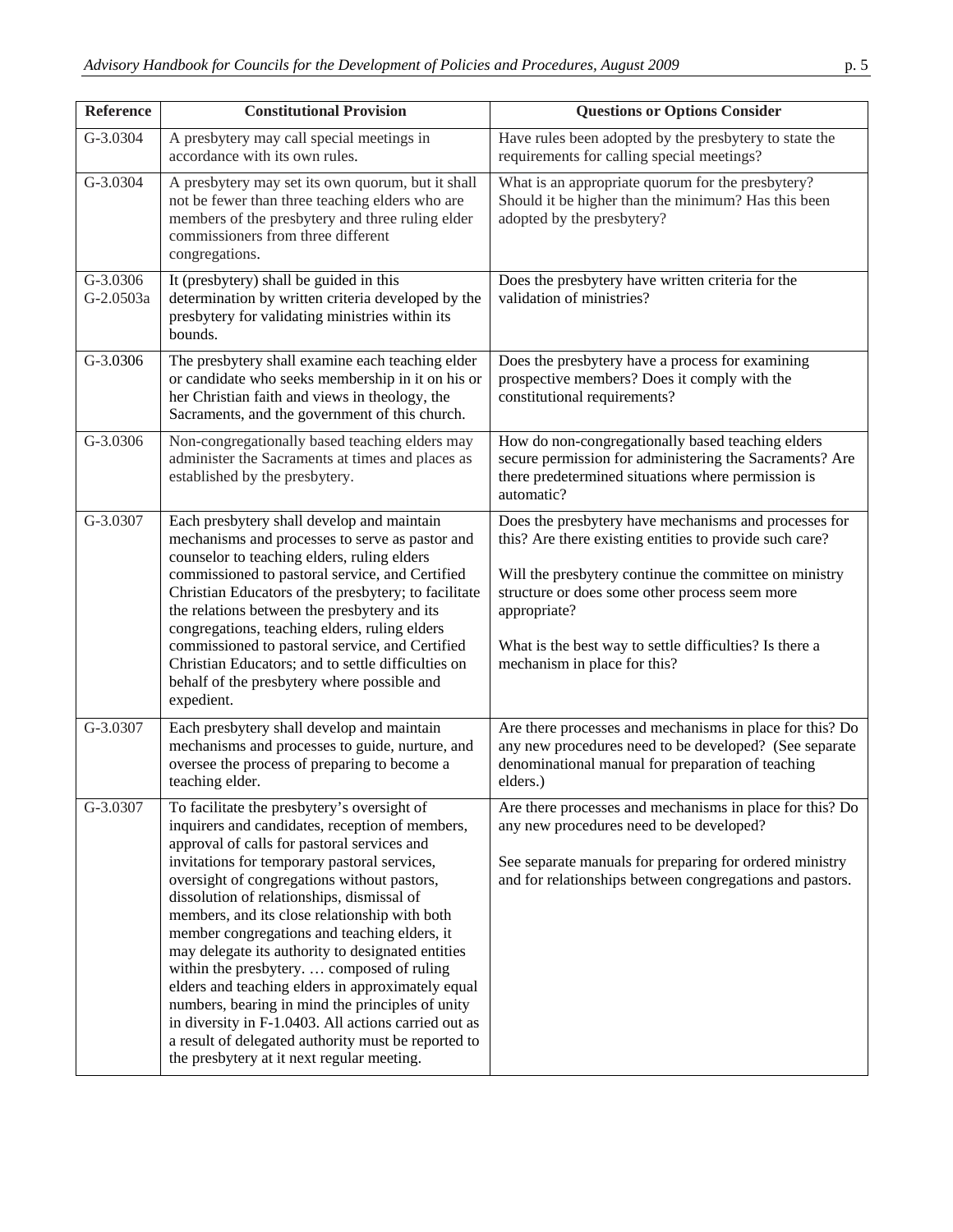## **Policies and Procedures Guide for the Work of the Synod**

 The synod is the intermediate council responsible for the life and mission of the church throughout its region and for supporting the ministry and mission of its constituent presbyteries as they seek to support the witness of congregations, to the end that the church throughout its region becomes a community of faith, hope, love and witness (G-3.0401). As it meets, it is composed of commissioners elected by its constituent presbyteries. As it leads and guides the witness of the church throughout its region, the synod is charged to keep before it the marks of the Church (F-1.0302), the notes by which Presbyterian and Reformed communities have identified themselves through history (F-1.0303) and the six Great Ends of the Church (F-1.0304).

 Councils within our denomination are mutually interconnected. Each council has an expansive range of unique responsibilities; however, the life and ministry of each council is subject to review by the next higher council (G-3.0108). The purpose of this review is for mutual awareness of and encouragement in mission. The value of review is in shared knowledge rather than meticulous compliance.

 The proposed Form of Government requires that "each council shall develop a manual of administrative operations that will specify the form and guide the work of mission in that body" (G-3.0106). The following list does not intend to be exhaustive of all actions that might now be included in a synod's manual of administrative operations. It does seek to identify those instances in the proposed Form of Government where specific policies or rules are required. In every case, the synod should ask whether any existing policies of the synod meet the expectations of a particular provision.

| <b>Reference</b>     | <b>Constitutional Provision</b>                                                                                                                                                                                                                                                                                                                                                                                      | <b>Questions or Options to Consider</b>                                                                                                                                                                                                                                                                                                                                                                                                                                                                                    |
|----------------------|----------------------------------------------------------------------------------------------------------------------------------------------------------------------------------------------------------------------------------------------------------------------------------------------------------------------------------------------------------------------------------------------------------------------|----------------------------------------------------------------------------------------------------------------------------------------------------------------------------------------------------------------------------------------------------------------------------------------------------------------------------------------------------------------------------------------------------------------------------------------------------------------------------------------------------------------------------|
| F-1.0403<br>G-3.0103 | Councils above the session shall establish by<br>their own rule committees or entities to fulfill the<br>following functions: to advise the council<br>regarding the implementation of principles of<br>unity and diversity, to advocate for diversity in<br>leadership, and to consult with the council on the<br>employment of personnel, in accordance with the<br>principles of unity and diversity in F-1.0403. | Does the synod choose to retain an entity comparable to<br>the current Committee on Representation (COR) to serve<br>this purpose? If a COR is retained, what is the<br>appropriate makeup of such a committee in its context? If<br>this responsibility is lodged with another synod entity,<br>how will the presbytery approve its plan for complying<br>with the church's commitment to inclusiveness and<br>representation? How and on what basis will the synod<br>review the committee's implementation of its plan? |
| G-3.0104             | Moderators of councils higher than the session<br>shall be elected for such terms as the council<br>determines.                                                                                                                                                                                                                                                                                                      | Does the synod operate on a calendar year? Should the<br>moderator serve for more than one year?                                                                                                                                                                                                                                                                                                                                                                                                                           |
| $G-3.0104$           | Councils may provide by rule who shall preside<br>in the absence of the moderator                                                                                                                                                                                                                                                                                                                                    | In the absence of the moderator, who most appropriately<br>should preside at a synod meeting (e.g. the vice<br>moderator, immediate past moderator, etc.)? Is this<br>something that state law requires be part of the synod's<br>bylaws?                                                                                                                                                                                                                                                                                  |
| G-3.0106             | Manual of administrative operations.                                                                                                                                                                                                                                                                                                                                                                                 | Does the synod have a manual of administrative<br>operations? Do new procedures need to be included to<br>define the number of commissioners presbyteries elect?                                                                                                                                                                                                                                                                                                                                                           |
| G-3.0107             | The clerk of each council shall make<br>recommendation to that body for the permanent<br>safekeeping of the body's records with the<br>Presbyterian Historical Society or in a<br>temperature and humidity controlled<br>environment of a seminary of the Presbyterian<br>Church (U.S.A.).                                                                                                                           | Has the stated clerk made this recommendation? Is it<br>consistent with the intent of ensuring the permanent<br>accessibility and security of the records?                                                                                                                                                                                                                                                                                                                                                                 |
| G-3.0108a            | Each council shall review annually or biennially,<br>based on the body's meeting frequency, the<br>proceedings and actions of all entities related to<br>the body, all officers able to act on behalf of the<br>body, and lower councils within its jurisdiction.                                                                                                                                                    | Has the synod reviewed and made appropriate revision to<br>its existing processes and guidelines for the review of its<br>own committees and entities, the actions of its officers,<br>and other proceedings, as well as presbytery minutes, to<br>ensure that they are consistent with the revisions in the<br>Form of Government?                                                                                                                                                                                        |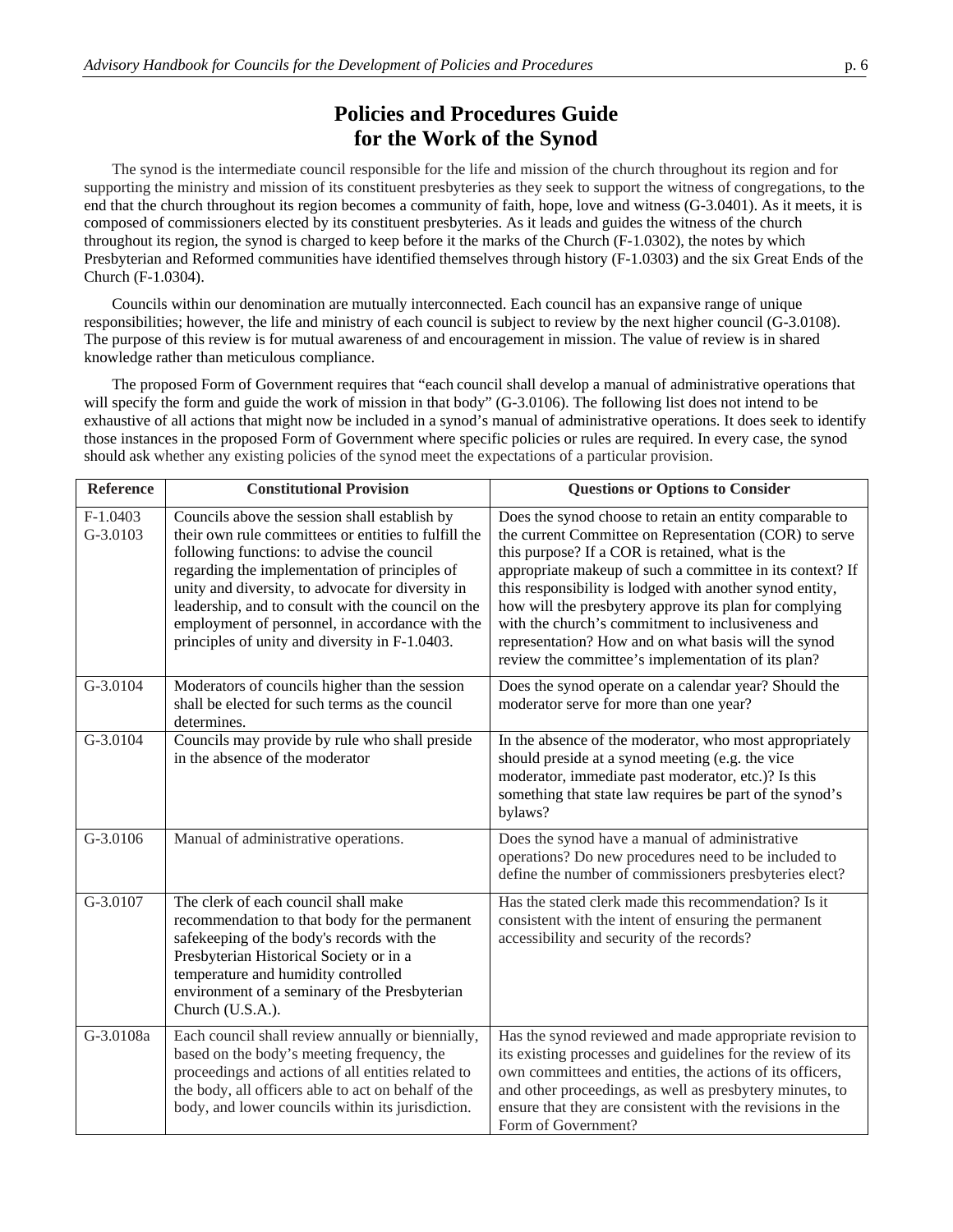| <b>Reference</b> | <b>Constitutional Provision</b>                                                                                                                                                                                                                                                                                      | <b>Questions or Options to Consider</b>                                                                                                                                                                                                                                                                                                                                                                          |
|------------------|----------------------------------------------------------------------------------------------------------------------------------------------------------------------------------------------------------------------------------------------------------------------------------------------------------------------|------------------------------------------------------------------------------------------------------------------------------------------------------------------------------------------------------------------------------------------------------------------------------------------------------------------------------------------------------------------------------------------------------------------|
| G-3.0109         | Councils may designate by their own rule such<br>committees and commissions as they deem<br>necessary.                                                                                                                                                                                                               | What committee or other organizational structure has the<br>synod developed to support the implementation of its<br>identified mission? What gifts and skills are needed for<br>those serving within that structure? How has<br>accountability been assured and by what process shall<br>those units report to the body and have their work<br>evaluated?                                                        |
| G-3.0109b        | A quorum of any commission shall be<br>established by the appointing body but in no case<br>shall be less than a majority of its members.                                                                                                                                                                            | Has the synod established a uniform policy regarding the<br>makeup and quorum of any commission it creates, or will<br>it attend to these specifics on a case-by-case basis? If the<br>latter, does the synod have guidelines to advise the stated<br>clerk or the synod as it constitutes and charges any<br>commission?                                                                                        |
| $G-3.0110$       | A council shall make provision in its manual of<br>administrative operations (G-3.0106) for the<br>process of election of executive staff and the<br>hiring of other staff, description of the<br>responsibilities of the position, method of<br>performance review, and the manner of<br>termination of employment. | Has the synod approved personnel policies and do those<br>policies include the required items? Is a process in place<br>to guide the calling of executive staff as well as hiring<br>other staff? Are these policies consistent with the secular<br>employment laws of the state as appropriate?                                                                                                                 |
| $G-3.0111$       | All councils higher than the session shall have a<br>process for nominating persons to serve in<br>positions requiring election by the body.                                                                                                                                                                         | Has the synod developed such a process and organized<br>itself to implement it? Does this process ensure that the<br>synod can make nominations from the floor? Are there<br>clear expectations stated for those serving in synod<br>elected positions and are there procedures in place for<br>evaluating the effectiveness of those serving in synod<br>positions? Are terms clearly stated where appropriate? |
| G-3.0304         | A synod may call special meetings in accordance<br>with its own rules.                                                                                                                                                                                                                                               | Have rules been adopted by the synod to state the<br>requirements for calling special meetings?                                                                                                                                                                                                                                                                                                                  |
| G-5.0402         | The synod and/or governing body having<br>jurisdiction over each of the uniting bodies shall<br>approve the plan of union.                                                                                                                                                                                           | What expectations does the synod have for what shall be<br>included in a plan of union? Do the provisions of the<br>current G-17.0200 provide guidance in this regard?                                                                                                                                                                                                                                           |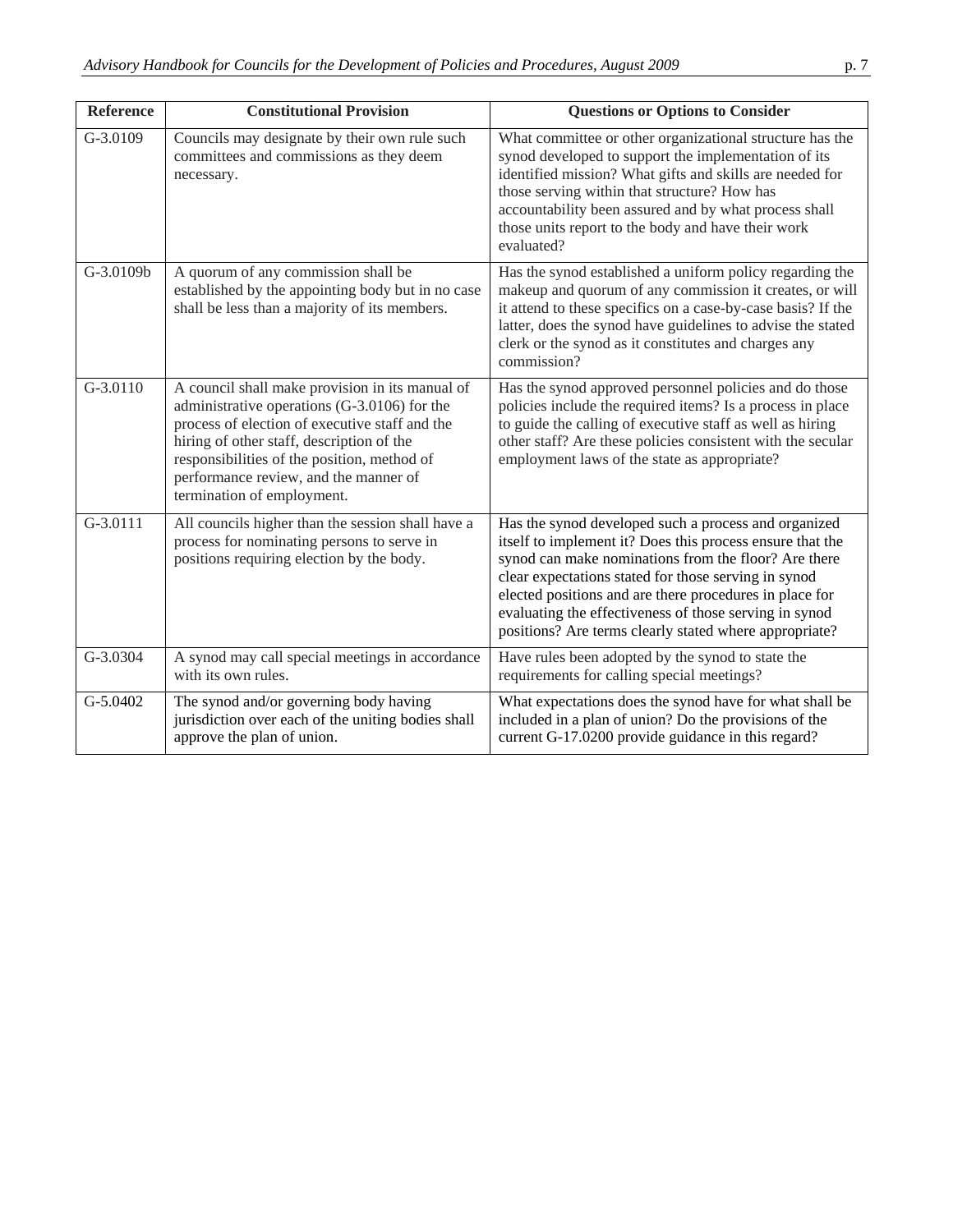### **Policies and Procedures Guide for the Work of the General Assembly**

 The General Assembly is the council of the whole church and is representative of the unity of the synods, presbyteries, sessions, and congregations of the Presbyterian Church (U.S.A.).

 The General Assembly constitutes the bond of union, community, and mission among all its congregations and councils, to the end that the whole church becomes a community of faith, hope, love and witness. As it leads and guides the witness of the whole church, it shall keep before it the marks of the Church (F-1.0302), the notes by which Presbyterian and Reformed communities have identified themselves through history (F-1.0303), and the six Great Ends of the Church (F-1.0304). (G-3.0401)

 Councils within our denomination are mutually interconnected. Each council has an expansive range of unique responsibilities; however, the life and ministry of each council is subject to review by the next higher council (G-3.0108). The purpose of this review is for mutual awareness of and encouragement in mission. The value of review is in shared knowledge rather than meticulous compliance.

 The proposed Form of Government requires that "each council shall develop a manual of administrative operations that will specify the form and guide the work of mission in that body" (G-3.0106). The following list does not intend to be exhaustive of all actions that might now be included in the Manual of the General Assembly. It does seek to identify those instances in the proposed Form of Government where specific policies or rules are required. In every case, the General Assembly should ask whether any existing policies of the General Assembly meet the expectations of a particular provision.

| <b>Reference</b>       | <b>Constitutional Provision</b>                                                                                                                                                                                                                                                                                                                                                                                      | <b>Questions or Options to Consider</b>                                                                                                                                                                                                                                                                                                                                                                                                                                                                                                                           |
|------------------------|----------------------------------------------------------------------------------------------------------------------------------------------------------------------------------------------------------------------------------------------------------------------------------------------------------------------------------------------------------------------------------------------------------------------|-------------------------------------------------------------------------------------------------------------------------------------------------------------------------------------------------------------------------------------------------------------------------------------------------------------------------------------------------------------------------------------------------------------------------------------------------------------------------------------------------------------------------------------------------------------------|
| $F-1.0403$<br>G-3.0103 | Councils above the session shall establish by<br>their own rule committees or entities to fulfill the<br>following functions: to advise the council<br>regarding the implementation of principles of<br>unity and diversity, to advocate for diversity in<br>leadership, and to consult with the council on the<br>employment of personnel, in accordance with the<br>principles of unity and diversity in F-1.0403. | Does the General Assembly choose to retain an entity<br>comparable to the current Committee on<br>Representation (COR) to serve this purpose? If a COR<br>is retained, what is the appropriate makeup of such a<br>committee in its context? If this responsibility is lodged<br>with another General Assembly entity, how will the<br>presbytery approve its plan for complying with the<br>church's commitment to inclusiveness and<br>representation? How and on what basis will the<br>General Assembly review the committee's<br>implementation of its plan? |
| G-3.0104               | Moderators of councils higher than the session<br>shall be elected for such terms as the council<br>determines.                                                                                                                                                                                                                                                                                                      | What is the appropriate term for the moderator and<br>what procedures shall guide the election?                                                                                                                                                                                                                                                                                                                                                                                                                                                                   |
| G-3.0104               | Councils may provide by rule who shall preside<br>in the absence of the moderator.                                                                                                                                                                                                                                                                                                                                   | In the absence of the moderator, who most<br>appropriately should preside at a General Assembly<br>meeting (e.g. the vice moderator, immediate past<br>moderator, etc.)? Is this something that state law<br>requires be part of the General Assembly's bylaws?                                                                                                                                                                                                                                                                                                   |
| G-3.0107               | The clerk of each council shall make<br>recommendation to that body for the permanent<br>safekeeping of the body's records with the<br>Presbyterian Historical Society or in a<br>temperature and humidity controlled<br>environment of a seminary of the Presbyterian<br>Church (U.S.A.).                                                                                                                           | Has the stated clerk made this recommendation? Is it<br>consistent with the intent of ensuring the permanent<br>accessibility and security of the records?                                                                                                                                                                                                                                                                                                                                                                                                        |
| G-3.0108a              | Each council shall review annually or biennially,<br>based on the body's meeting frequency, the<br>proceedings and actions of all entities related to<br>the body, all officers able to act on behalf of the<br>body, and lower councils within its jurisdiction.                                                                                                                                                    | Has the General Assembly reviewed and made<br>appropriate revision to its existing processes and<br>guidelines for the review of its own committees and<br>entities, the actions of officers, and other proceedings,<br>as well as synod minutes, to ensure that they are<br>consistent with the revisions in the Form of<br>Government?                                                                                                                                                                                                                          |